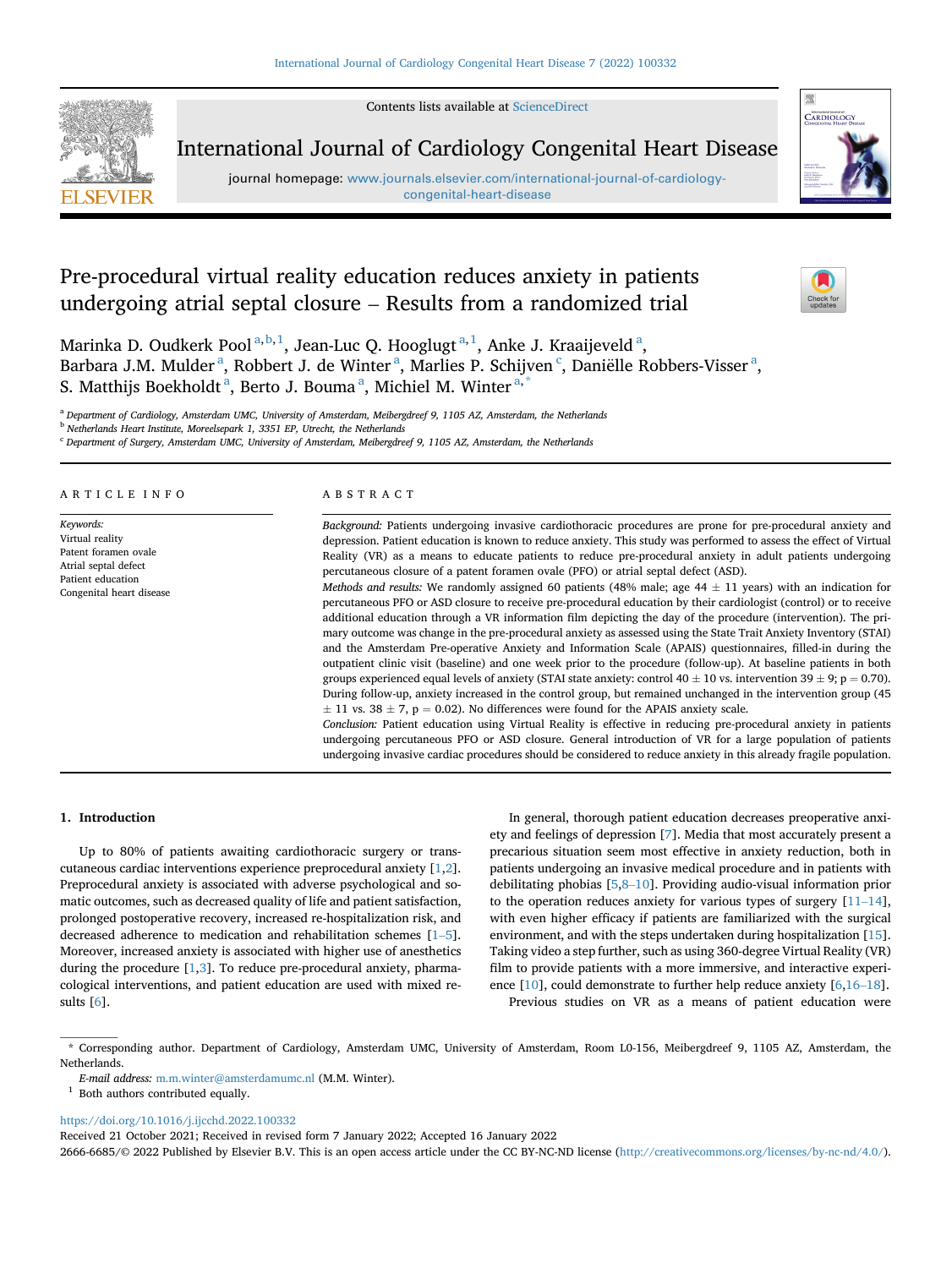m.D. Oudkerk Pool et al.<br>performed in surgery, dentistry, paediatrics, and psychiatry [\[19](#page-5-11)–[21](#page-5-11)]. Many cardiac patients require invasive interventions for diagnostic or treatment purposes, with subsequent risk of pre-procedural anxiety. Therefore, we hypothesize that patient education using a 360-degree VR film reduces preprocedural anxiety in patients undergoing elective transcutaneous patent foramen ovale (PFO) or atrial septal defect (ASD) closure.

# 2. Methods

# 2.1. Trial design

This study was designed as a prospective, single-center, randomized controlled trial performed at the Amsterdam University Medical Center, the Netherlands. The study complied with the Declaration of Helsinki and the study protocol has been evaluated and approved by the local Ethics Committee. Every patient provided oral consent prior to randomization.

#### 2.2. Patient selection

<span id="page-1-0"></span>Eligible patients for inclusion were adult patients planned for transcutaneous PFO or ASD closure, irrespective of the closure indication. This patient population was specifically selected as they are young, and predominantly without prior interventions or surgery. All patients planned for informed consent visit with their cardiologist at the outpatient clinic

were screened and, if found eligible, requested to participate in the study. Exclusion criteria were the inability to read, speak or understand the Dutch language, age younger than 18 years old, and mental or physical incapability to fill out the questionnaires.

#### 2.3. Randomization and intervention

At the outpatient clinic visit, patients were randomly assigned to either the intervention group or the control group, based on 1:1 randomization blocks of 4. Inclusion was performed from March 2019 to October 2020. The control group received routine oral information on the procedure from their treating cardiologist during the outpatient clinic visit, and received an informative flyer on the upcoming procedure. The intervention group received similar oral information on the procedure from their treating cardiologist, and the informative flyer, followed by an additional viewing of a 5-min educational VR video.

The VR video was presented by the researchers (MOP, JH, AK) via the Oculus GO headsets (Oculus, Facebook Technologies, LLC, Menlo Park, CA, USA), pre-programmed with the Virtual Reality film. The VR video initiated with the introduction of the team of physicians involved in the procedure. During the video patients virtually visited, using 360-degree views, all locations the patient would visit the day of their procedure (i.e., the cardiology ward, the catheterisation laboratory, and the recovery room, [Fig. 1a](#page-1-0)). In addition, a 3D visualization video of the procedure was projected within the VR environment to explain the



a) Still from VR film showing the cardiac catheterization laboratory



b) Still from VR film showing an animation of the procedure

Fig. 1. Stills from Virtual Reality (VR) film.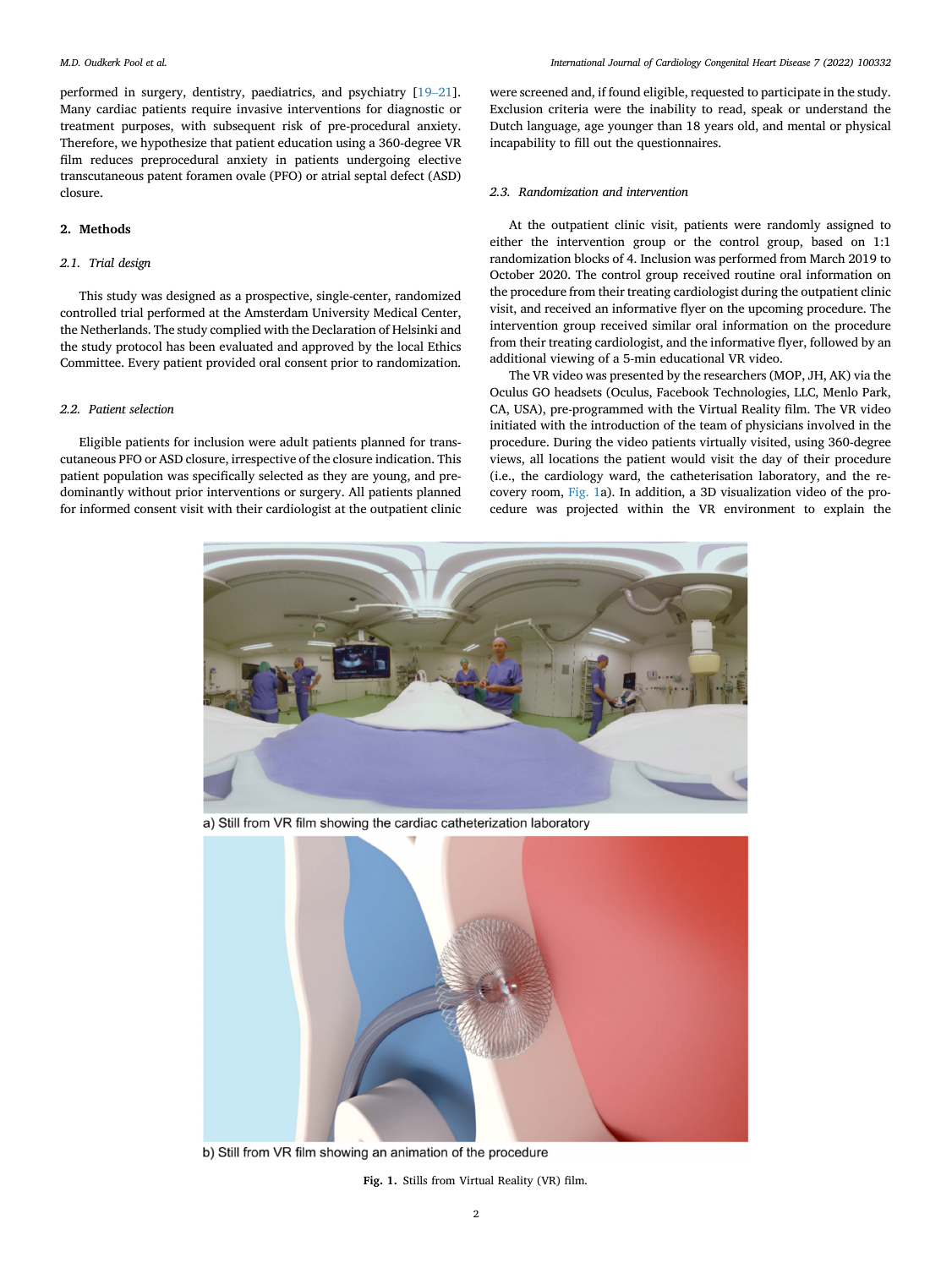procedure in more detail ([Fig. 1b](#page-1-0)). The video ended with a final shot of the treating physicians, wishing the patient luck with their procedure. To ensure better understanding of the procedure, the patient's partner simultaneously viewed the VR-film with a second pair of goggles. All patients in the intervention group received a Youtube-link for additional viewing of the film at home.

#### 2.4. Outcome and data assessment

Both groups were requested to fill in two validated questionnaires to evaluate pre-procedural anxiety, the State-Trait Anxiety Inventory (STAI) and the Amsterdam Preoperative Anxiety and Information Scale (APAIS). Patients in the control group were asked to fill in the questionnaire immediately after their consent consultation with the cardiologist, and patients in the intervention group filled in the questionnaires after their consultation and the viewing of the VR-film. Patients received the same questionnaires digitally during follow-up, which was within one week prior to the procedure.

The STAI-questionnaire consists of two separate scales, the state anxiety score, which resembles a temporary condition/current state of anxiety, and the trait anxiety score, which resembles the more general, stable and long-standing occurrence of anxiety, with 20 questions per scale (in total 40 questions) [\[22](#page-5-12)]. For the STAI-questionnaire each item is anxiety, and the trait anxiety score, which resembles the more general, stable and long-standing occurrence of anxiety, with 20 questions per scale (in total 40 questions) [22]. For the STAI-questionnaire each item is give high level of anxiety for specific anxiety-related item. Half of the questions are anxiety-absent questions, for which the scoring is reversed. Scores can vary from a minimum of 20 to a maximum of 80. A score of 80 indicates the presence of a maximum level of anxiety [[22\]](#page-5-12). A cut-off value of 40 is used to classify cases as anxious [[23\]](#page-5-13).

The APAIS-questionnaire consists of 6 items. Two separate scales derive from this questionnaire, an anxiety scale (based on 4 items) and a need-for-information scale (based on 2 items). For the APAISquestionnaire each item is given a weighted score of 1–5. A rating of 5 indicates the presence of a high level of anxiety or a high need for information. Scores can vary from a minimum of 4 to a maximum of 20 for the anxiety scale, and a minimum of 2 to a maximum of 10 for the needfor-information scale. A maximum score indicates the presence of a maximum level of anxiety and/or need for information. A cut-off point of 11 has been suggested to classify cases as anxious [\[24](#page-5-14)]. For the APAIS for-information scale. A maximum score indicates the presence of a maximum level of anxiety and/or need for information. A cut-off point of 11 has been suggested to classify cases as anxious [24]. For the APAIS need-for-in maximum level of anxiety and/or need for information. A cut-off point of 11 has been suggested to classify cases as anxious [24]. For the APAIS need-for-information scale a score of 2–4 can be classified as having no or li classified as having an average information requirement, and those with need-for-information scale a score of 2–4 can be classified as having no or little information requirements, patients with a score of 5–7 can be classified as having an average information requirement, and those with a sc ment 1.

The anxiety scores, deriving from the state anxiety scale of the STAI and the anxiety scale of the APAIS were used as primary outcome measures. The need-for-information scale and the STAI trait anxiety scale are secondary endpoints.

#### 2.5. Statistical analysis

Descriptive data were summarized as number with percentage, mean  $\pm$  standard deviation, or median with interquartile range (IQR). Baseline and follow-up data, compared between the two randomization groups, were tested with the independent student t-test (normally distributed data) or Chi-square test (non-normally distributed data). Data has been tested for normal distribution using the Shapiro-Wilk test. Statistical analysis of baseline and follow-up data within the randomization groups itself, were performed by paired Student t-tests (normally distributed data) or Wilcoxon signed-rank tests (non-normally distributed data). All statistical analyses were performed using SPSS 24.0 (SPSS, Inc., Chicago, IL, USA). A two-tailed p-value of 0.05 was considered statistically significant.

#### 3. Results

#### 3.1. Patient characteristics

In total 60 patients undergoing transcutaneous PFO or ASD closure were enrolled and randomly assigned to either the control or intervention group, using a 1:1 randomization ratio. The mean age was 43.4 years  $\pm 10.7$ ; 29 (48.3%) patients were male; and mean duration between the baseline visit and follow-up (i.e. within one week prior to the procedure) was 40.2 days  $\pm 32.8$ . Baseline characteristics were equal for both groups ([Table 1](#page-2-0)). Ten patients did not complete follow-up ( $n = 3$ ) intervention group,  $n = 7$  control group). The primary reasons for lost to follow-up were: (i) patient did not complete the second set of questionnaires ( $n = 9$ ) and (ii) the cardiac intervention was not performed within the follow-up duration of this study ( $n = 1$ ). Baseline characteristics of the patients lost to follow-up did not differ from those who completed follow-up. Further analysis has been performed with the 50 patients who completed follow-up. [Fig. 2.](#page-3-0)

#### 3.2. Anxiety scores

At baseline the control and intervention group scored equally on the STAI state anxiety scale (control group  $38.0 \pm 9.0$  vs intervention group 39.1  $\pm$  9.6; p = 0.70), and indicate low to intermediate levels of anxiety after receiving the information related to the planned procedure. Similar scores were observed in the APAIS anxiety scale, as no difference was found for baseline scores between the two randomization groups (10.3  $\pm$ 4.2 vs  $11.0 \pm 3.0$  $11.0 \pm 3.0$  $11.0 \pm 3.0$ ; p = 0.83, [Tables 2](#page-3-1)–3).

During follow-up a significant increase in anxiety levels in the control group was observed ( $\Delta +5.2 \pm 10.3$ ; p = 0.02), whereas no change in anxiety levels in the intervention group was observed ( $\Delta -0.2 \pm 7.3$ ; p = 0.87). At follow-up a significant difference in anxiety levels between both groups was found (control 45.3  $\pm$  10.6 vs intervention 38.8  $\pm$  7.3; p = 0.02) ([Fig. 3\)](#page-4-0). During baseline 23 patients (46%, 11 intervention vs 12 control patients) scored above the threshold of 40 for the state anxiety score, during follow-up this was increased to 26 patients (52%, 9 intervention vs 17 control patients).

For the APAIS anxiety scale, no changes in anxiety during baseline were observed within groups  $(10.3 \pm 4.2 \text{ vs } 10.2 \pm 3.1; \text{ p} = 0.94)$ . Subsequently, there was no difference between the control and intervention groups at follow-up (10.8  $\pm$  3.3 vs 10.6  $\pm$  3.0; p = 0.83). During baseline 25 patients (50%, 15 intervention vs 10 control patients) scored above the threshold of 11 points on the anxiety scale, while during follow-up 27 patients (54%, 15 intervention vs 12 control patients) scored above the threshold of 11 points on the anxiety scale.

#### 3.3. Secondary outcome measures

The STAI trait anxiety scale demonstrated different scores between groups at baseline (control 39.1  $\pm$  8.8 vs intervention 30.0  $\pm$  11.0; p =

<span id="page-2-0"></span>

| Table 1                   |  |
|---------------------------|--|
| Baseline characteristics. |  |

|                      | VR group<br>$(n = 25)$ | Control group<br>$(n = 25)$ | p-value* |
|----------------------|------------------------|-----------------------------|----------|
| Age (years)          | $44.5 \pm 9.9$         | $43.1 \pm 12.0$             | 0.66     |
| Sex, male            | 11 (44%)               | 13 (52%)                    | 0.57     |
| <b>CHD Diagnosis</b> |                        |                             | 0.19     |
| Atrium Septum Defect | 4(16%)                 | 8(32%)                      |          |
| Patent Foramen Ovale | 21 (84%)               | 17 (68%)                    |          |
| FU duration (days)   | 44.0 (43.0)            | $31.6 \pm 17.7$             | 0.07     |
|                      |                        |                             |          |

Data are mean  $\pm$  standard deviation, median with interquartile range (IQR), n (%). \*Group differences were tested with the independent student t-test or with the Chi-square test. CHD = Congenital Heart Disease,  $FU = Follow$  up.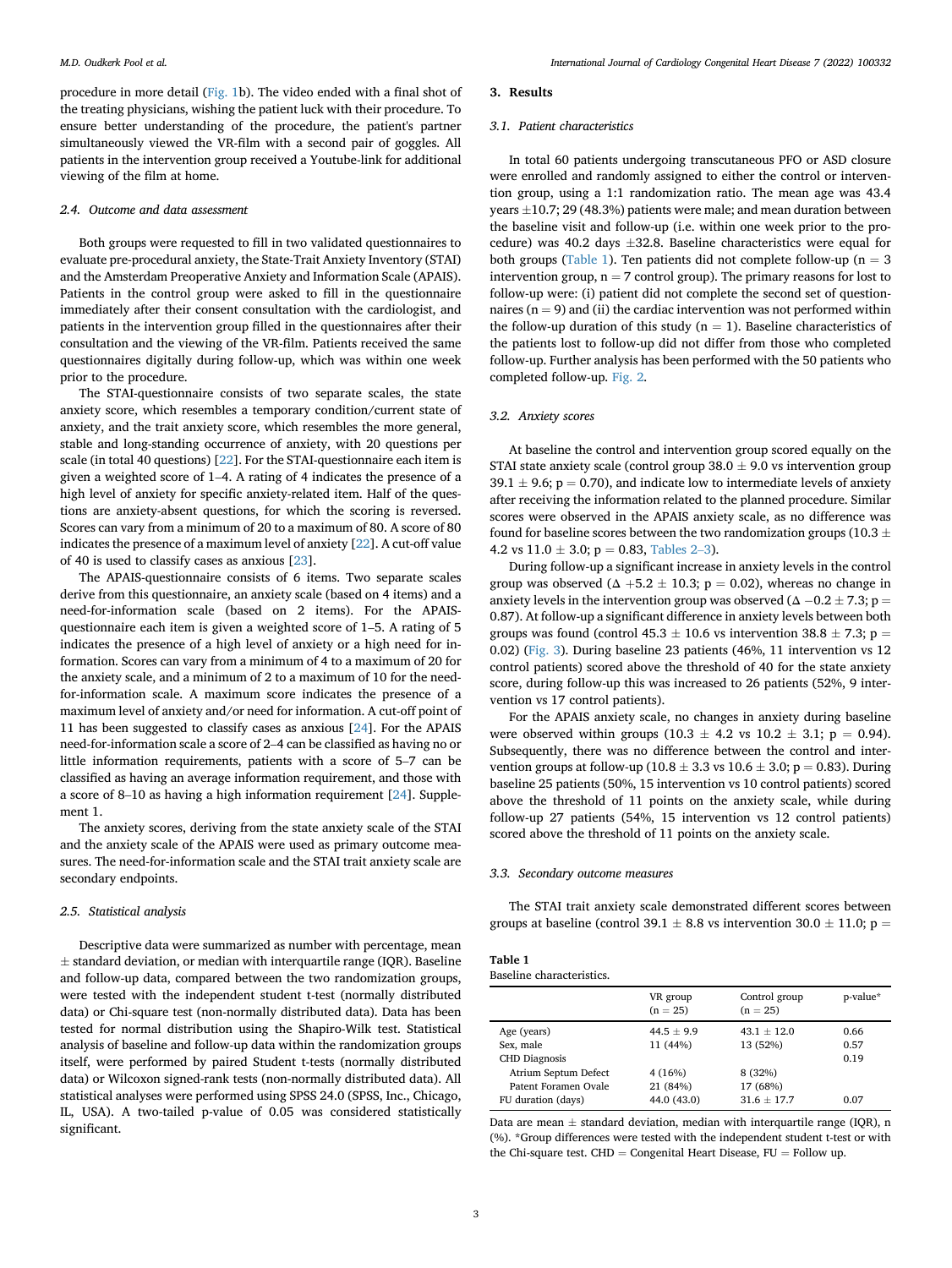<span id="page-3-0"></span>

Fig. 2. Consort diagram of the RCT. Sixty-six patients were assessed for eligibility, of whom 60 were randomized. Fifty patients were included in the final analyis.

<span id="page-3-1"></span>Table 2

Results within groups.

| Ouestionnaires                                                | VR group $(n = 25)$ |                   |                                | Control group $(n = 25)$ |                |                    |                           |                          |
|---------------------------------------------------------------|---------------------|-------------------|--------------------------------|--------------------------|----------------|--------------------|---------------------------|--------------------------|
|                                                               | Baseline            | Follow-up         | $\Delta$ intervention<br>group | Within group p-<br>value | Baseline       | Follow-up          | $\Delta$ control<br>group | Within group p-<br>value |
| STAI (State Trait Anxiety Inventory)                          |                     |                   |                                |                          |                |                    |                           |                          |
| State Anxiety score (20-80)                                   | $39.1 \pm 9.6$      | $38.8 \pm$<br>7.3 | $-0.2 \pm 7.3$                 | 0.87                     | $38.0 \pm 9.0$ | 45.3 $\pm$<br>10.6 | $5.2 \pm 10.3$            | 0.02                     |
| Trait Anxiety score (20-80)                                   | $30.0 \pm$<br>11.0  | $32.5 +$<br>9.0   | $-0.7 + 5.9$                   | 0.56                     | $39.1 + 8.8$   | $39.2 +$<br>10.3   | $0.1 + 4.7$               | 0.90                     |
| APAIS (Amsterdam Pre-operative Anxiety and Information Scale) |                     |                   |                                |                          |                |                    |                           |                          |
| Anxiety score (4-20)                                          | $11.0 \pm 3.0$      | $10.6 \pm$<br>3.0 | $0.4 \pm 3.1$                  | 0.54                     | $10.3 + 4.2$   | $10.8 + 3.3$       | $0.5 \pm 2.2$             | 0.25                     |
| Need for information score<br>$(2-10)$                        | $6.3 + 1.6$         | $6.5 \pm 1.5$     | $0.2 + 1.9$                    | 0.69                     | $6.9 + 2.0$    | $6.9 + 1.8$        | $1.0 + 1.9$               | 1.0                      |

Data are mean  $\pm$  standard deviation, or median with interquartile range (IQR).  $\Delta$  = mean change in scores during follow-up (FU - BL).

# Table 3

Results between groups.

| <b>Questionnaires</b>                                         | <b>Baseline</b>            |                                     | Follow-up                  |                                     |  |  |  |
|---------------------------------------------------------------|----------------------------|-------------------------------------|----------------------------|-------------------------------------|--|--|--|
|                                                               | $\Delta$ between<br>groups | <b>Between</b><br>group p-<br>value | $\Delta$ between<br>groups | <b>Between</b><br>group p-<br>value |  |  |  |
| STAI (State Trait Anxiety Inventory)                          |                            |                                     |                            |                                     |  |  |  |
| <b>State Anxiety</b>                                          | $-1.0 \pm$                 | 0.70                                | $-6.5+$                    | 0.02                                |  |  |  |
| score (20-80)                                                 | 13.1                       |                                     | 10.3                       |                                     |  |  |  |
| <b>Trait Anxiety</b>                                          | $-5.9+$                    | 0.04                                | $-6.7 +$                   | 0.02                                |  |  |  |
| score $(20-80)$                                               | 12.3                       |                                     | 13.3                       |                                     |  |  |  |
| APAIS (Amsterdam Pre-operative Anxiety and Information Scale) |                            |                                     |                            |                                     |  |  |  |
| Anxiety score                                                 | $-0.1 \pm 5.6$             | 0.94                                | $-0.2 + 4.2$               | 0.83                                |  |  |  |
| $(4-20)$                                                      |                            |                                     |                            |                                     |  |  |  |
| Need for                                                      | $-0.6 + 2.5$               | 0.28                                | $-0.4 + 1.9$               | 0.40                                |  |  |  |
| information score                                             |                            |                                     |                            |                                     |  |  |  |
| $(2-10)$                                                      |                            |                                     |                            |                                     |  |  |  |

Data are mean  $\pm$  standard deviation.  $\Delta$  = mean change in scores (intervention control).

0.04) and follow-up (control 39.2  $\pm$  10.3 vs intervention 32.5  $\pm$  9.0; p = 0.02). No significant change was found for the mean difference in STAI Trait scores between baseline and follow-up within the individual groups

(control  $0.1 \pm 5.2$ ; p = 0.90, vs intervention  $-0.7 \pm 5.9$ ; p = 0.56).

At baseline, patients in the control and intervention group had the same average need for information requirement based on the APAIS need-for-information scale scores [\(Table 2\)](#page-3-1) (control 6.9  $\pm$  2.0 vs intervention 6.3  $\pm$  1.6; p = 0.28), which remained unchanged during followup (6.9  $\pm$  1.8 vs 6.5  $\pm$  1.5; p = 0.40). No significant change between baseline and follow-up could be found within the individual groups (control 0.0  $\pm$  1.8; p = 1.0 vs intervention 0.2  $\pm$  1.9; p = 0.69). At baseline 30 patients (60%, 17 intervention vs 13 control patients) had an average need for information, while 15 patients (30%, 5 intervention vs 10 control patients) had a high need for information. During follow-up 29 patients (58%, 15 intervention vs 14 control patients had an average need for information, while 17 patients (34%, 8 intervention vs 9 control patients) had a high need for information.

#### 4. Discussion

Our randomized controlled trial is the first to demonstrate that in adult patients undergoing percutaneous PFO or ASD closure preprocedural education with a 360-degree VR-film contributes in preventing increasing pre-procedural anxiety. Current progress in VRpossibilities enables the use this innovative technique to educate our patients on upcoming procedures at low-cost. Therefore, we recommend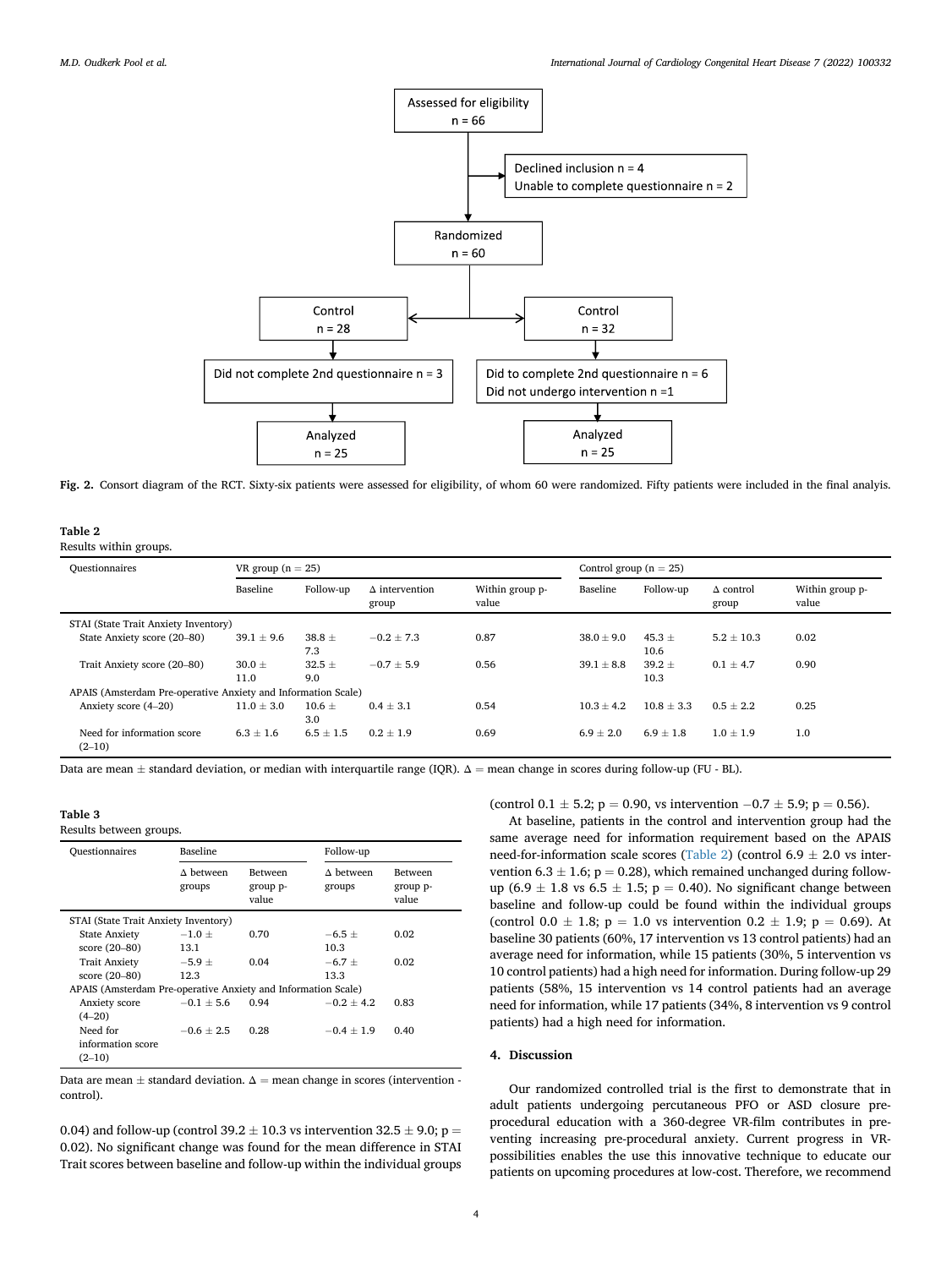<span id="page-4-0"></span>

Fig. 3. Boxplot showing State anxiety score in patients in the control and intervention group. A value  $\geq$  40 is classified as anxious.

the implementation of VR in the pre-procedural setting to diminish preprocedural anxiety, to increase patient satisfaction, and quality of life, and to decrease the number of adverse events [[25,](#page-5-15)[26\]](#page-5-16).

VR allows for an immersive, realistic exposure to the team of physicians, the environment, the procedure, and enhances the comprehension of the upcoming intervention. The concept that more realistic patient education diminishes anxiety was already established by Spalding et al. [[15\]](#page-5-8), who lowered anxiety by providing patients an understanding of the experience during and after surgery, giving the patient an opportunity to physically meet the staff, and familiarizing the patient with the clinical and surgical environment. This has paved the way for other means for realistic patient education, such as 360-degree virtual reality films. Although this is the first study to evaluate the use of VR-based patient education to reduce anxiety in patients undergoing a transcutaneous cardiac intervention, VR has been found effective in several disciplines of medicine, particularly in the context of anxiety-related psychiatric disorders, such as phobias and posttraumatic stress disorders. In these settings too VR enables realistic exposure therapy by controlled sensory stimuli, with proven anxiety relieve [[19\]](#page-5-11). In a clinical setting, the effects of VR seem to be very promising as well. After viewing of a VR-film patients undergoing elective craniotomy or spine surgery, felt better prepared for the surgery and had less stress during the preoperative period [[5](#page-5-5),[7](#page-5-4)[,27](#page-5-17)]. In the study of Yang et al. [\[28](#page-5-18)] patients undergoing arthroscopic knee surgery experienced less anxiety if they were educated on their procedure using VR, and Ryu et al. [\[27](#page-5-17)] found that the use of VR to educate children significantly reduced anxiety and improved compliance during the introduction of anesthesia.

In line with previous studies, our results demonstrate the necessity of addressing pre-procedural anxiety, as both patients in the intervention and control group experienced moderate levels of anxiety prior to their procedure [\[7\]](#page-5-4). However, awaiting their procedure, anxiety scores in the intervention group remained unchanged, while anxiety significantly increased in the control group. We found that general, stable and long-standing presence of anxiety (STAI trait score) remained unchanged in both groups. The fact that the APAIS anxiety score did not show any difference between the intervention and control groups, is likely due to the general nature of the questions. The scores of both groups were just below the cut-off value for anxiety, which could be expected since almost all patients experience some degree of anxiety before their surgery or procedure [[7](#page-5-4)]. Although both groups stated to have been adequately informed, as there were no differences in the APAIS need-for-information scores, additional information using the 360-degree VR-film did relieve anxiety in the intervention group. This demonstrates that the value of good patient education is underestimated, both by physicians, and patients alike.

Besides the mental burden of anxiety, there is ample evidence that preprocedural anxiety has negative physical effects, and leads to reduced treatment compliance, an increase in readmission rates, and a higher risk of morbidity and mortality [[25](#page-5-15),[26\]](#page-5-16). It is known that preprocedural anxiety is negatively associated with anesthetic outcome measures, such as medication demand, or duration of anesthesia. Kil et al. [\[3](#page-5-2)] found that patients with increased anxiety scores (both state and trait STAI anxiety scores) required more propofol during the procedure, thus increasing the anesthesia duration. The current study was not powered to demonstrate positive physical effect of VR-based patient education.

## 4.1. Limitations

Our study had several limitations. The study was conducted at a single tertiary referral center, and with relatively low sample size. Nonetheless, we found significant differences between the control and intervention group in term of change of anxiety. However, the investigators were not blinded and a possible bias towards the intervention group is possible. We remain uninformed on the impact of the patient education done by the patient's physician, as questionnaire were only conducted after personal consultation had taken place. Due to technical issues related to the VR goggles at study initiation, followed by the COVID-19 pandemic, inclusion of patients in the intervention group was delayed. One would expect longer follow-up duration to result in increased anxiety. The fact that we find the opposite strengthens our conclusions. We observed a relatively large number of patients who did not complete the follow-up. The follow-up questionnaires were sent via email, and the response rate was 83.3%, and lower in the control group, despite active contact. Lastly, the scope of this study is limited to patients undergoing PFO or ASD closure, specifically selected to obtain a young and homogenous population with irrelevant clinical histories. However, as anxiety is a general finding prior to (cardiothoracic) intervention and surgery, we believe that anxiety levels of our patient population are representative for cardiac intervention patients at large. These patients had no prior cardiac intervention, patients who do have prior cardiac experiences in the hospital could be less anxious as they know what to expect, or may be more anxious because of prior, negative experiences. Research has to be conducted in which patients with cardiac history is included to know how VR can influence their anxiety levels prior to the cardiac intervention.

# 5. Conclusion

Patient education using a 360-degree Virtual Reality experience depicting every aspect of an invasive cardiovascular procedure prevents